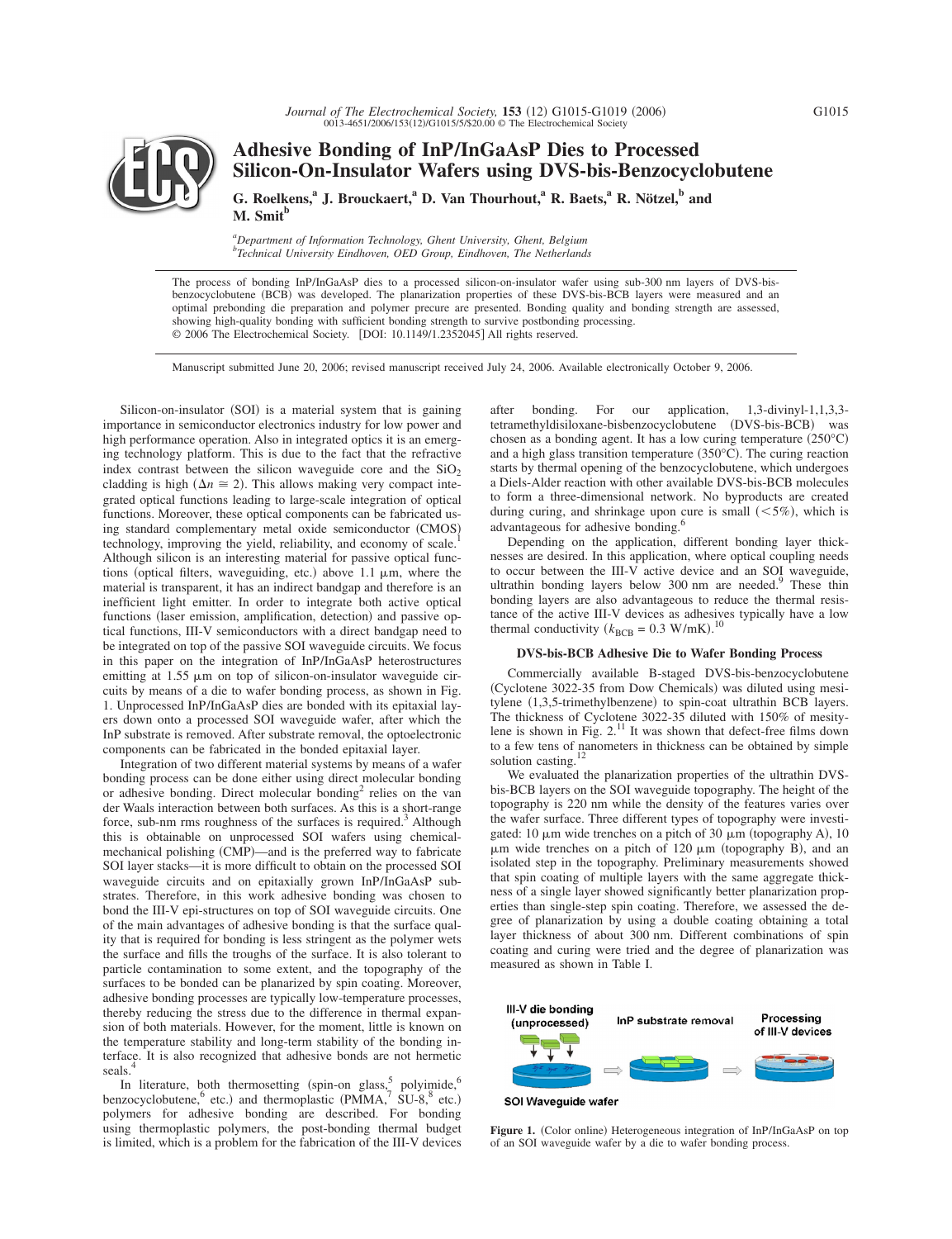

Figure 2. (Color online) Thickness of 2DVS-bis-BCB:3Mesitylene as a function of spin speed.

From these measurements, several conclusions can be drawn. First, it is clear that the planarization of the  $30 \mu m$  pitch features is better than that of the  $120 \mu m$  features. Second, the superior planarization properties of double spin-coated layers is clear: in the case of a 30  $\mu$ m pitch, even a higher degree of planarization can be obtained using an aggregate 300 nm BCB layer than with a single 760 nm thick BCB layer. The type of curing of the first spin-coated layer also plays a role. Soft-curing the BCB by slowly  $(1.6^{\circ}C/\text{min})$ ramping to 210°C (indicated by "ramped" in Table I) gives a higher degree of planarization than a rapid thermal anneal  $(2 \text{ min at } 250^{\circ} \text{C})$ due to the reflow of the BCB in the case of slow ramping.

The planarizing properties of the spin-coating process can be better understood by treating the resulting topography after spin coating as the output of a low pass filter with the original topography function as an input. Measuring the topography on an isolated step after spin coating gives the step response of the filter and thereby its filter characteristic in the spatial frequency domain. This filter function is plotted in Fig. 3 for the case in which the first layer  $(150 \text{ nm})$  is slowly cured and the second layer  $(150 \text{ nm})$  is cured using rapid thermal annealing, together with an overlay of the original topography function and the planarization result of a topography containing 10  $\mu$ m trenches both on a 30 and 120  $\mu$ m pitch. A local degree of planarization of 90 and 70%, respectively, is obtained, which is consistent with the measured degree of planarization in Table I.

From these results, we designed the SOI topography to obtain a degree of planarization higher than 90% (meaning a residual nonplanarity below 20 nm). This residual nonplanarity can than be compensated for by the elastic deformation of the InP wafer and the partially cured DVS-bis-BCB. This can be achieved by adding dummy structures to the functional components in order to get a sufficient high-frequency content of the topography according to Fig. 3.

The optimum degree of polymerization of the DVS-bis-BCB layer prior to bonding was evaluated by bonding unprocessed flat wafer surfaces. A layer of 300 nm BCB was spin-coated on a Pyrex

**Table I. Degree of planarization of thin DVS-bis-BCB layers on different types of topography.**

|                                           | Top. A             | Top. B      |
|-------------------------------------------|--------------------|-------------|
| 150 nm BCB (ramped)                       | 0.84               | 0.66        |
| 150 nm BCB (ramped) + 150 nm BCB (ramped) | 0.95               | 0.8         |
| 150 nm BCB (ramped)                       | 0.91               | 0.75        |
| $+ 150$ nm BCB (RTA)                      |                    |             |
| Thick BCB layer                           | 0.925              | 0.945       |
|                                           | $(760 \text{ nm})$ | $(1 \mu m)$ |



Figure 3. (Color online) Transfer function of the spin coating process (a) and resulting planarization simulation (b).

host wafer and placed on a hot plate in a nitrogen environment at 250°C to evaporate the mesitylene solvent and partially cure the BCB. The degree of polymerization vs time is depicted in Fig. 4.13 Subsequently InP dies were bonded (using a process that is described later) and the wafer stack was cured at  $250^{\circ}$ C for 1 h. The bonding quality was assessed by optical inspection through the Pyrex substrate. When the degree of polymerization of the DVS-bis-BCB is too high, it is not tacky any more and the bonding fails. When the BCB is still liquid, attaching the InP dies can puncture the



Figure 4. (Color online) Degree of polymerization vs time at 250°C (Ref. 13) and the relation with the quality of the bond.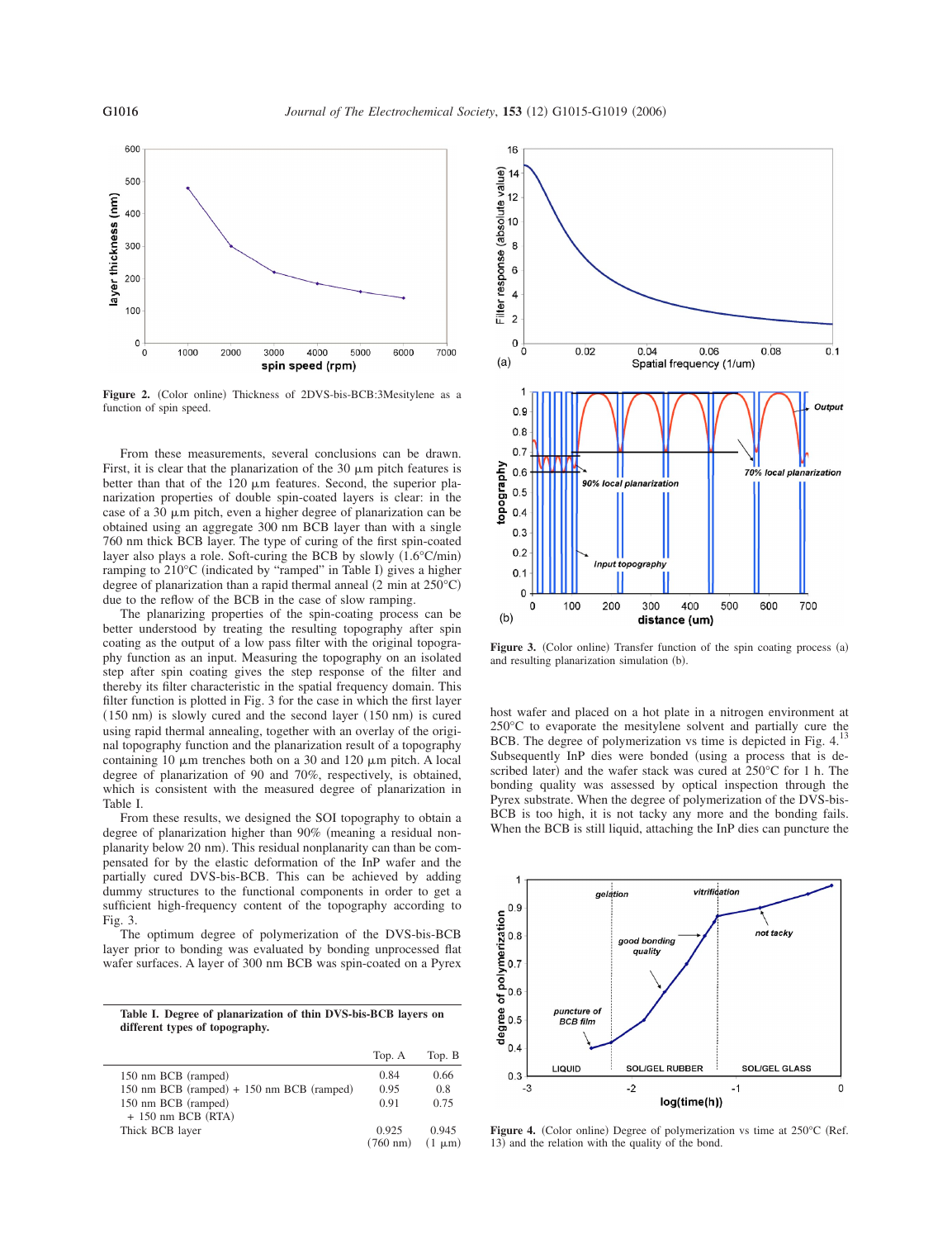



very thin DVS-bis-BCB layer, thereby reducing the bonded area, and this results in a lift-off of the bonded film during InP substrate removal. Best results were obtained when the BCB was in the sol/ gel rubber phase. Nearly perfect bonding was obtained as the film can deform elastically and is still tacky.

As described below, from these experiments we developed a process to bond InP/InGaAsP heterostructure dies to a processed SOI substrate. Before bonding, the SOI waveguide substrate, with a topography designed for good planarization, is cleaned using an SC-1 solution  $(1NH_3:4H_2O_2:20H_2O)$  at 70°C. This surface treatment lifts off particles from the surface and renders the surface hydrophilic. After surface cleaning, adhesion promoter AP-3000 from Dow Chemicals is applied. Mesitylene diluted Cyclotene 3022-35 is spincoated at 5000 rpm on the SOI and is soft-cured (210°C for 40 min, ramped at 1.6°C/min). Subsequently, a second layer is spin-coated at 5000 rpm and undergoes a rapid thermal annealing for 2 min at 250°C, thereby increasing the degree of polymerization into the optimal region for bonding. Both curing steps are performed in a nitrogen environment to prevent the oxidation of the DVS-bis-BCB.

The cleaved InP/InGaAsP dies (with a size ranging from a few  $mm<sup>2</sup>$  to 1 cm<sup>2</sup>) are temporarily attached to a Pyrex carrier using a thermoplastic photoresist. The surfaces are cleaned by removing a sacrifial InP and InGaAs layer using 3HCl:H<sub>2</sub>O and  $1H_2SO_4:3H_2O_2:1H_2O$ , respectively. This cleaning step removes the hydrocarbon contamination and lifts off the particles on the dies (mainly from the cleaving operation). The InP surface is conditioned for an optimal bonding strength by dipping in  $1HF:10H<sub>2</sub>O$  (as will be shown in the subsection on characterization of the bonded layer stack). This surface treatment renders the InP surface hydrophilic.<sup>14</sup>

The InP dies are bonded in a vacuum environment to avoid the inclusion of air at the bonding interface. The bonding is performed at 150°C in order to detach the InP dies from the Pyrex carrier as the thermoplastic photoresist starts to flow at 150°C and the stack is

cured for 1 h at 250°C under a uniform pressure of 300 kPa in a nitrogen environment. The bonding sequence is graphically depicted in Fig. 5.

After bonding, the InP substrate of the bonded die is removed by mechanical grinding until about  $80 \mu m$  of the substrate remains, which is then chemically removed using  $3HCl:H<sub>2</sub>O$  until an InGaAs etch stop layer is reached. Due to the anisotropic etching of the InP substrate using HCl, the  $(112)$  plane is exposed in the  $[011]$  direction, forming an angle of about 35 degrees with the surface, as is shown in Fig. 6. This is due to the fact that HCl does not etch an exposed  $(01-1)$  plane.<sup>15</sup> This can be circumvented by using a  $HCI: HNO<sub>3</sub>$  etching mixture that etches isotropically but is nonselective. Therefore, the final etching step always has to be a selective (and anisotropic) etch to the InGaAs etch stop layer. Another option is to saw the InP dies instead of cleaving them, thereby not exposing a single crystallographic plane. This might, however, introduce blisters at the epitaxial layer side, which can inhibit good bonding. On the other two faces of the die, the epitaxial layer can be slightly undercut by the HCl etching.

## **Characterization of Bonded Layer Structures**

The die-to-wafer bonded structures were characterized on bonding quality and bonding strength. The bonding quality was assessed by scanning acoustic microscopy (SAM) revealing no delamination at the bonding interface. The resolution of this method is, however, limited to about 10  $\mu$ m. Infrared transmission inspection, optical inspection by bonding on a Pyrex host substrate, and SEM crosssection imaging were also performed, not revealing any bonding defects. A cross section and SAM top view image of a bonded layer structure after InP substrate removal is shown in Fig. 7.

The bonding strength was assessed by performing die shear tests on the bonded samples. 25 mm2 InP dies with different surface conditioning were bonded to a silicon host substrate and the shear force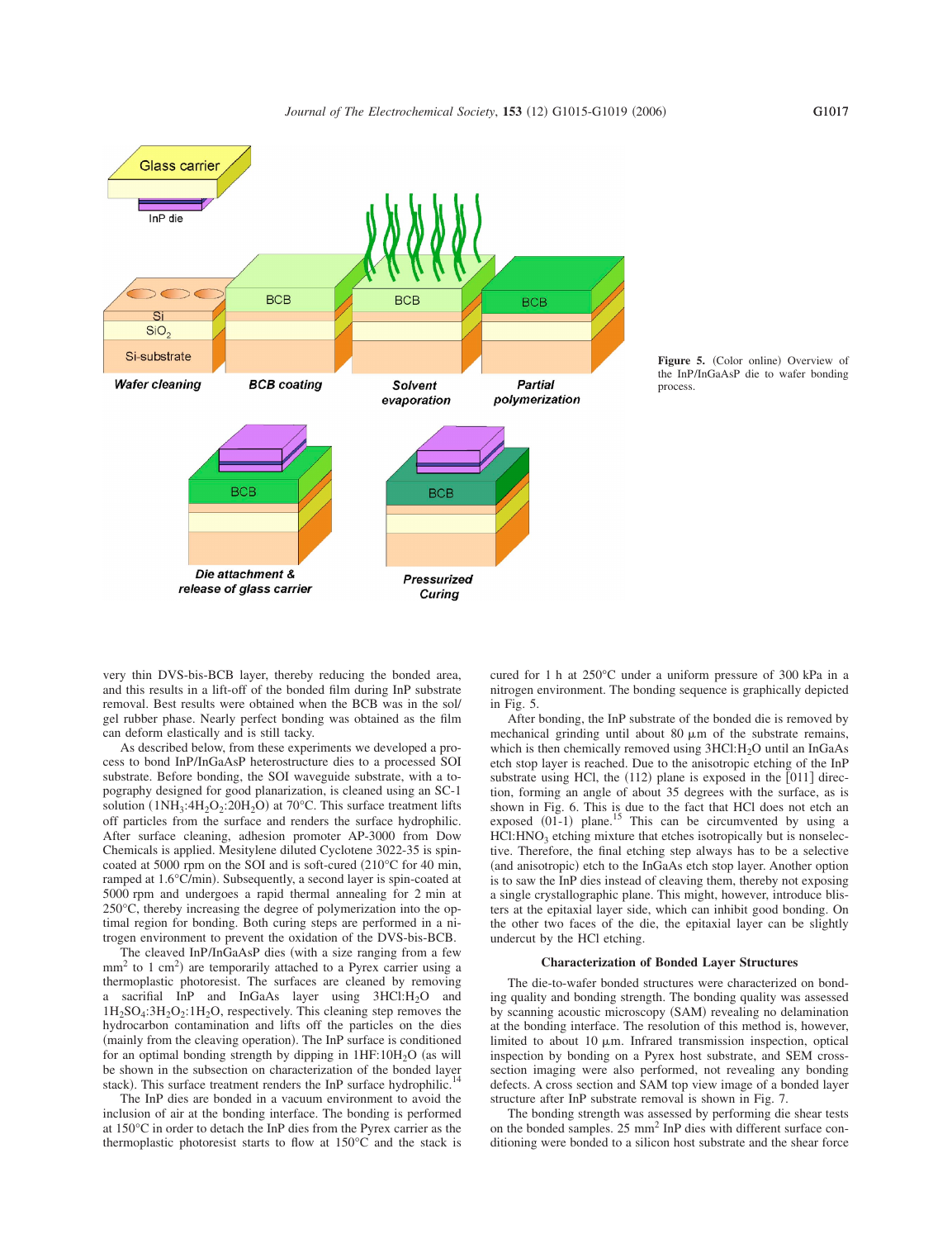**G1018** *Journal of The Electrochemical Society*, **153** (12) G1015-G1019 (2006)



Figure 6. (Color online) InP substrate removal and the revealing of the (112) plane by anisotropic HCl etching.

needed to detach the InP dies was measured. The results are depicted in Fig. 8, in which the die shear strength of  $25 \text{ mm}^2$  InP dies that were bonded using a 300 nm DVS-bis-BCB layer is compared for various treatments of the InP surface prior to bonding. From these results it is clear that the HF treatment before bonding gives the highest bonding strength and that this is due to a chemical change in the surface condition and not due to a particle removal effect. This can be seen by comparing the results for the HF, HF + SC − 1, and HF + SC − 1 + HF maximum shear stress. For comparison, the influence of an  $O_2$ -plasma (formation of oxides on the InP surface) and the influence of a  $1H_2SO_4:3H_2O_2:1H_2O$  surface treatment (for etching the sacrificial InGaAs layer) are also shown. The critical adhesion energy of the bonded stack was measured using the Maszara razor blade method.<sup>16</sup> It increased from 0.2 J/m<sup>2</sup> before curing to 10 J/m<sup>2</sup> after curing for a bonding layer thickness

of 300 nm. Typically, a 5 J/m<sup>2</sup> bonding energy is needed to survive the post-bonding processing steps (i.e., the mechanical grinding of the InP substrate). $17$ 

The stress induced in the bonded stack was measured by evaluating the wafer stack curvature as a function of temperature. The measurement results are plotted in Fig. 9. The temperature was ramped from 20 to 420°C at a rate of 5°C/min and then ramped back to room temperature. Little or no hysteresis can be seen and a linear relation is obtained as expected for elastic materials. The point of zero stress lies around 230°C. This is the point where the BCB fixes the InP die and the SOI substrate to form a rigid stack and lies close to the curing temperature of 250°C. The residual strain in the InP/InGaAsP epilayer at room temperature after substrate removal is therefore tensile. Strain levels are, however, below 0.05% in the



Figure 7. (Color online) Cross section  $(a,b)$  and SAM top view image  $(c)$  of a bonded layer structure. The SOI waveguide layer, BCB bonding layer, and InP/InGaAsP layer are clearly distinguishable.